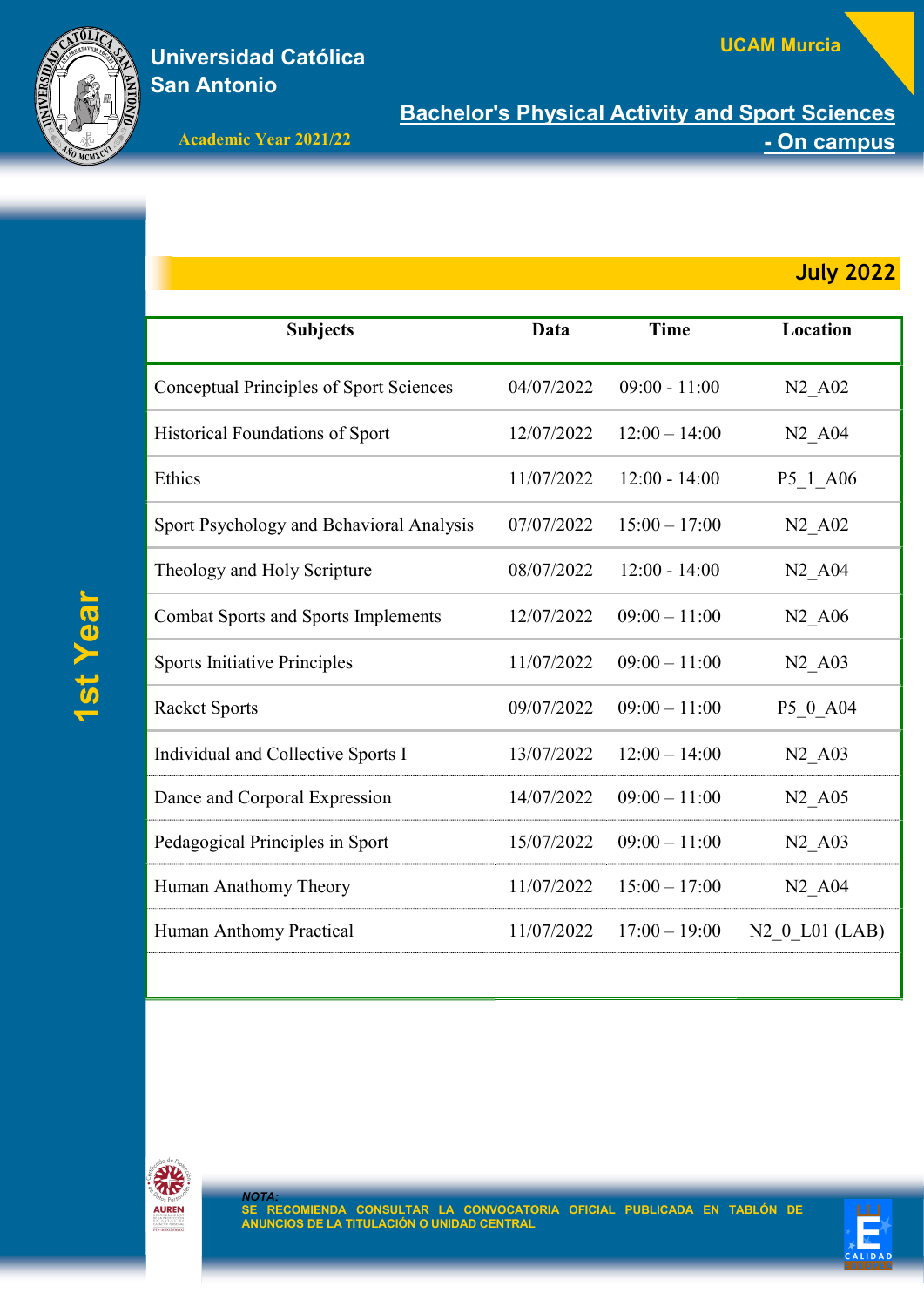

## Universidad Católica San Antonio

Bachelor's Physical Activity and Sport Sciences Academic Year 2021/22 **Academic Year 2021/22** 

| <b>Subjects</b>                                               | Data       | <b>Time</b>     | Location                       |
|---------------------------------------------------------------|------------|-----------------|--------------------------------|
| <b>Sports Physiology</b>                                      | 04/07/2022 | $09:00 - 11:00$ | $N2$ $A02$                     |
| <b>Bioethics</b>                                              | 05/07/2022 | $09:00 - 11:00$ | N <sub>2</sub> A <sub>05</sub> |
| Water Sports and Sliding                                      | 06/07/2022 | $15:00 - 17:00$ | N <sub>2</sub> A <sub>02</sub> |
| Individual and Collective Sports II                           | 07/07/2022 | $12:00 - 14:00$ | $N2$ $A05$                     |
| Sociology of Sport                                            | 08/07/2022 | $12:00 - 14:00$ | N <sub>2</sub> A <sub>05</sub> |
| Learning, Development and Motor Control                       | 09/07/2022 | $12:00 - 14:00$ | P5 0 A04                       |
| Data Analysis                                                 | 11/07/2022 | $18:00 - 20:00$ | N <sub>2</sub> A <sub>04</sub> |
| Theology II and Moral                                         | 08/07/2022 | $12:00-14:00$   | N <sub>2</sub> A <sub>04</sub> |
| Motor Skills and Motor Skills Games                           | 13/07/2022 | $15:00 - 17:00$ | N <sub>2</sub> A <sub>03</sub> |
| <b>Outdoor Physical Activity</b>                              | 14/07/2022 | $12:00 - 14:00$ | N <sub>2</sub> A <sub>03</sub> |
| Sports and Gymnastic Activities and<br><b>Musical Support</b> | 16/07/2022 | $12:00 - 14:00$ | P5 0 A03                       |
| <b>Biomechanics of Sport</b>                                  | 15/07/2022 | $12:00 - 14:00$ | N <sub>2</sub> A <sub>04</sub> |
|                                                               |            |                 |                                |





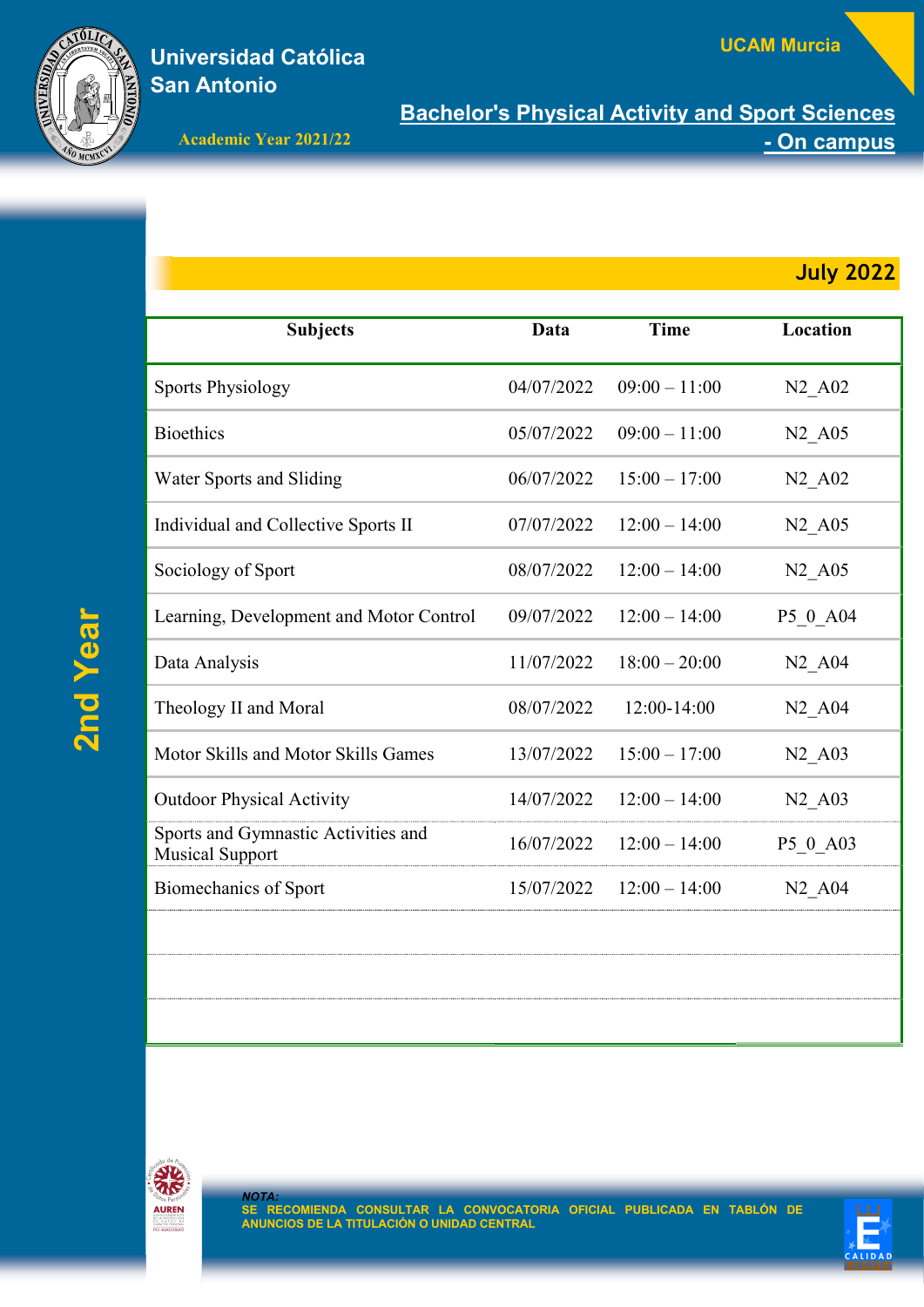

## Universidad Católica San Antonio

Bachelor's Physical Activity and Sport Sciences Academic Year 2021/22 **Academic Year 2021/22** 

| <b>Subjects</b>                                                         | Data       | <b>Time</b>     | Location                       |
|-------------------------------------------------------------------------|------------|-----------------|--------------------------------|
| Teaching and Learning Processes in<br>Physical Activities and Sport     | 04/07/2022 | $18:00 - 20:00$ | N <sub>2</sub> A <sub>03</sub> |
| Prescription of Physical Activity and Sport                             | 05/07/2022 | $15:00 - 17:00$ | N <sub>2</sub> A <sub>03</sub> |
| New Technologies Applied to Physical<br><b>Activity and Sport</b>       | 09/07/2022 | $09:00 - 11:00$ | P5 0 A10                       |
| Design, Administration and Assessment of<br>Physical Activity and Sport | 07/07/2022 | $09:00 - 11:00$ | N <sub>2</sub> A <sub>02</sub> |
| <b>Training Methodology</b>                                             | 08/07/2022 | $09:00 - 11:00$ | N <sub>2</sub> A <sub>03</sub> |
| Sport Facilities and Equipment                                          | 06/07/2022 | $09:00 - 11:00$ | N <sub>2</sub> A <sub>03</sub> |
| Techniques, Test and Register Tools                                     | 11/07/2022 | $09:00 - 11:00$ | N <sub>2</sub> A <sub>03</sub> |
| Social Doctrine of the Church                                           | 08/07/2022 | $12:00 - 14:00$ | $N2$ 0 L01 (LAB)               |
| Organization of Sport Systems                                           | 13/07/2022 | $09:00 - 11:00$ | N <sub>2</sub> A <sub>04</sub> |
| Physical Activity and Health                                            | 15/07/2022 | $09:00 - 11:00$ | N <sub>2</sub> A <sub>03</sub> |
| Humanities                                                              | 14/07/2022 | $09:00 - 11:00$ | N <sub>2</sub> A <sub>04</sub> |
| Planning of Sports Training                                             | 16/07/2022 | $09:00 - 11:00$ | P5 0 A04                       |
|                                                                         |            |                 |                                |
|                                                                         |            |                 |                                |